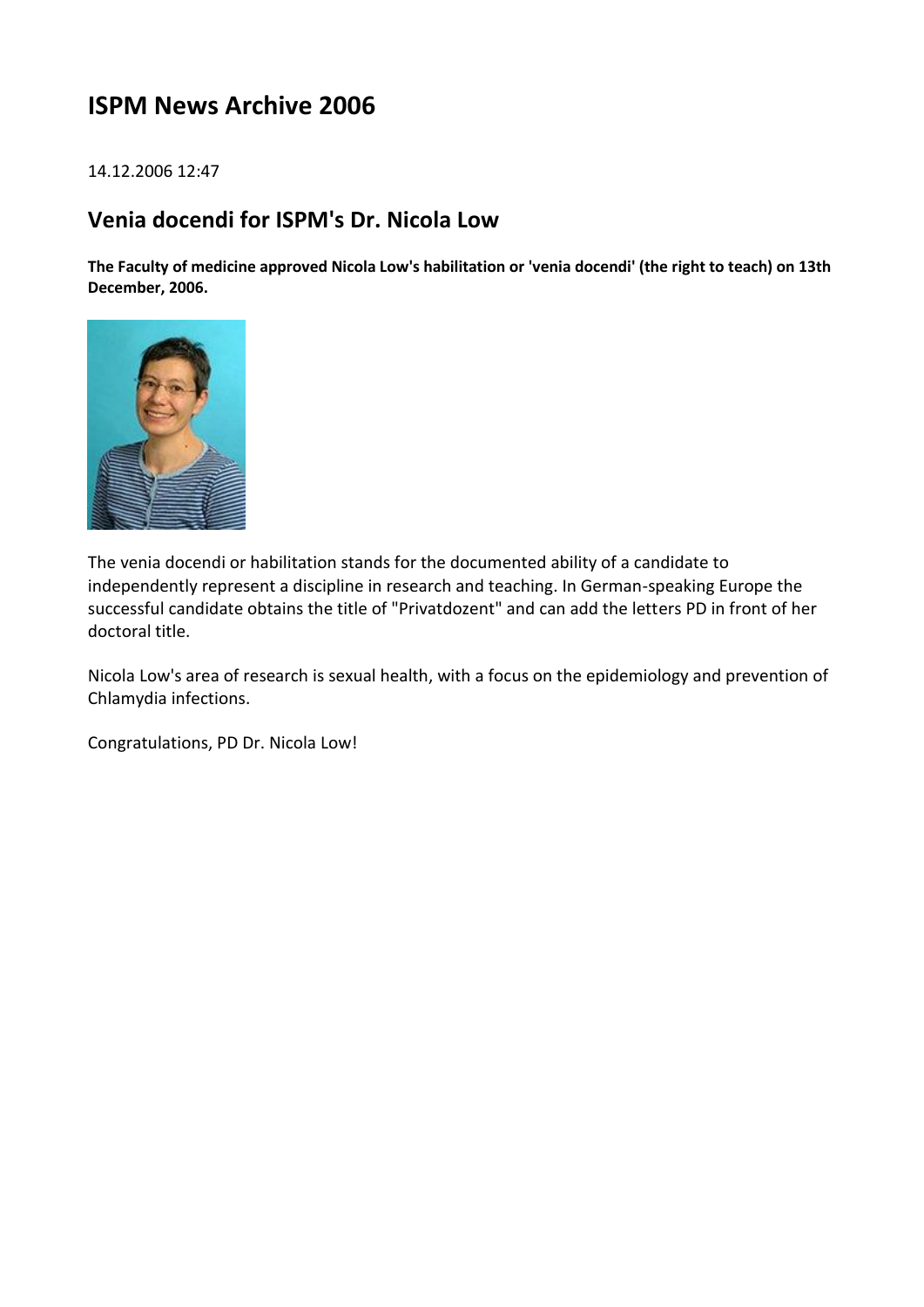# 14.12.2006 12:20

# **Male circumcision prevents HIV infections**

**Two large randomised controlled trials of male circumcision and HIV infection in Uganda and Kenya have been stopped early, the National Institutes of Health (NIH) announced.**



The National Institutes of Health halted the studies when it became overwhelmingly clear that circumcision significantly reduces men's chances of catching HIV. The studies enrolled adult men willing to be circumcised and randomly assigned them to immediate surgery or to a control group. In both studies, number of HIV infections in the circumcised men was half that of the uncircumcised men. The studies confirm the results of a trial that was stopped last year in South Africa, in which circumcision prevented 60 percent of new AIDS infections. This may be the most important development in AIDS research since the introduction of highly active antiretroviral combination therapy a decade ago.

**Investigators at ISPM**, in collaboration with South African Medical Research Council and UK investigators, will now update their earlier review of evidence from observational studies for the Cochrane Collaboration, which was published in The Lancet Infectious Diseases. The United Nations AIDS program and the World Health Organization are already discussing how they might promote circumcision in countries around the world. Any campaign will have to be coupled with warnings that circumcision offers only partial protection against HIV and should not become a license for risky sex.

[NIH press release](http://www3.niaid.nih.gov/news/newsreleases/2006/AMC12_06press.htm)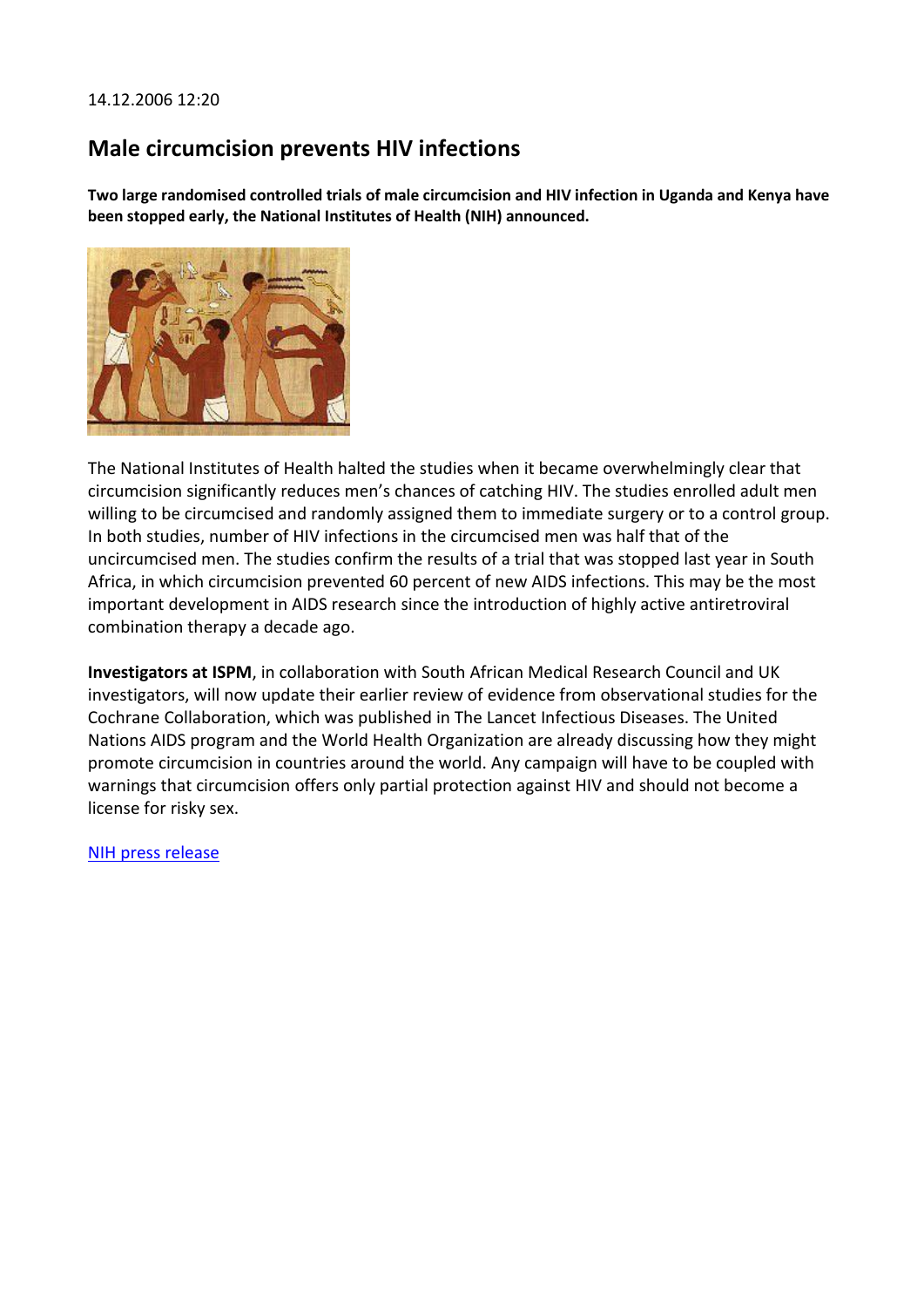07.12.2006 10:45

# **Controversy over Global Control of STI**

**This week, The Lancet publishes an article by Nicola Low of the ISPM and an international team of colleagues.**



"A combined microfinance and training intervention<br>can lead to reductions in<br>levels of intimate-partner violence." 

This article examines interventions to control sexually transmitted infections globally, and the lack of investment by some governments, due to moral objections.

Lancet editor, Richard Horton, drew attention to criticism by the US Centers for Disease Control and Prevention (CDC), which resulted in the removal of a co-author from the paper, saying, "This culture of political censorship and fear...diminishes intellectual, scientific, and public-health leadership."

[Article by Low et al](http://www.thelancet.com/journals/lancet/article/PIIS0140673606694828/abstract) 

[Editorial by Horton](http://www.thelancet.com/journals/lancet/article/PIIS0140673606694828/abstract)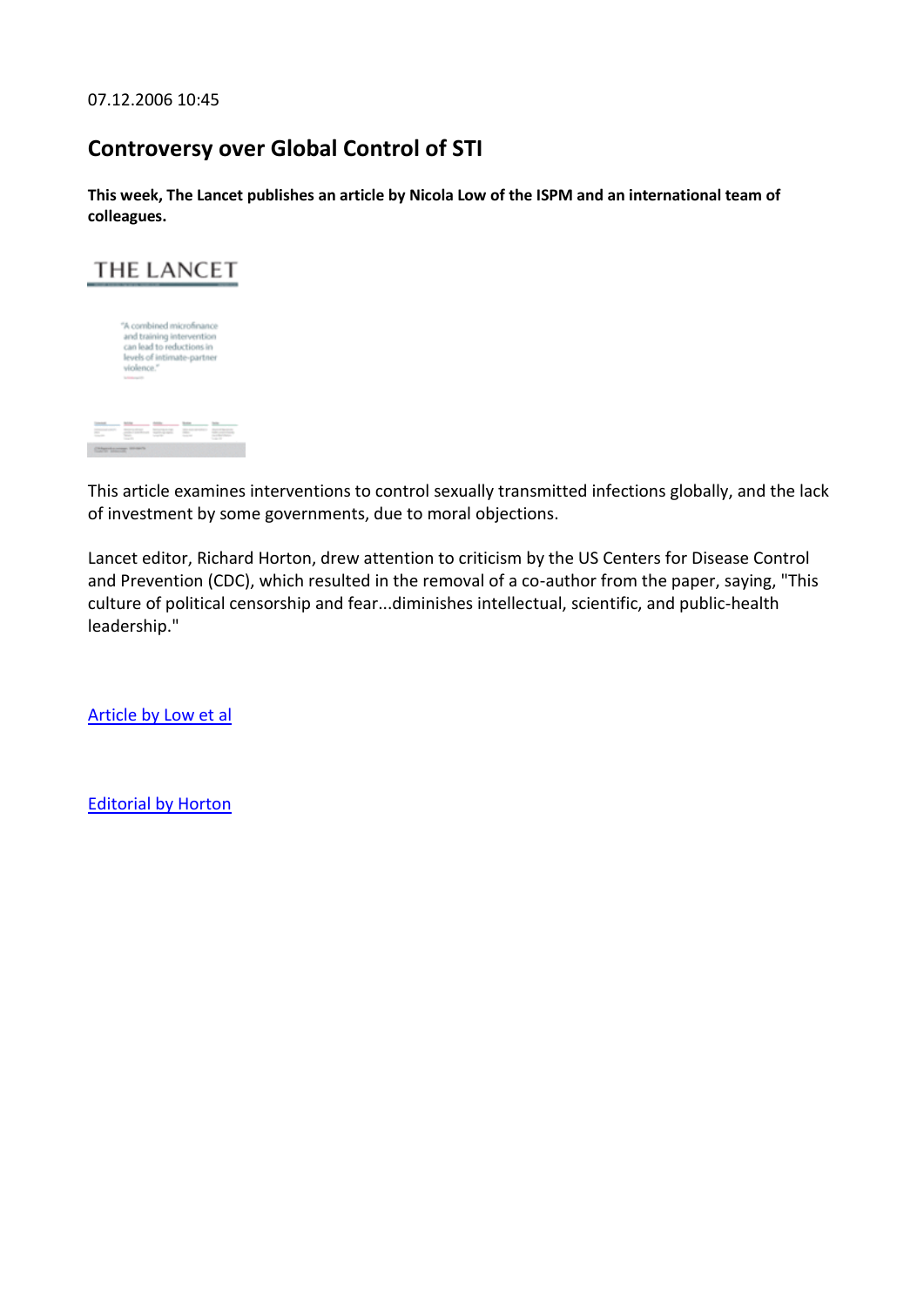08.11.2006 14:02

# **Jürgen Barth joins ISPM**

**On first of October 2006 Jürgen Barth started as a senior researcher at ISPM, in the Social and Behavioural Health Research division.**



His main research interests concern comorbidity of somatic and mental disorders, psychosocial aspects of chronic illness, and health psychology. In health psychology he served as an expert in the area of fear appeals and risk communication research in several panels. As a psychotherapist he is working with patients suffering from cancer, HIV, coronary heart disease and comorbid mental disorders.

In October 2006 the Habilitation of Jürgen Barth was approved by the faculty of Economics and Behavioural Sciences at the University of Freiburg (Germany). His thesis is entitled "Coronary Heart Disease: Psychosocial aspects in aetiology, prognosis and treatment" and is based on several international publications on this topic.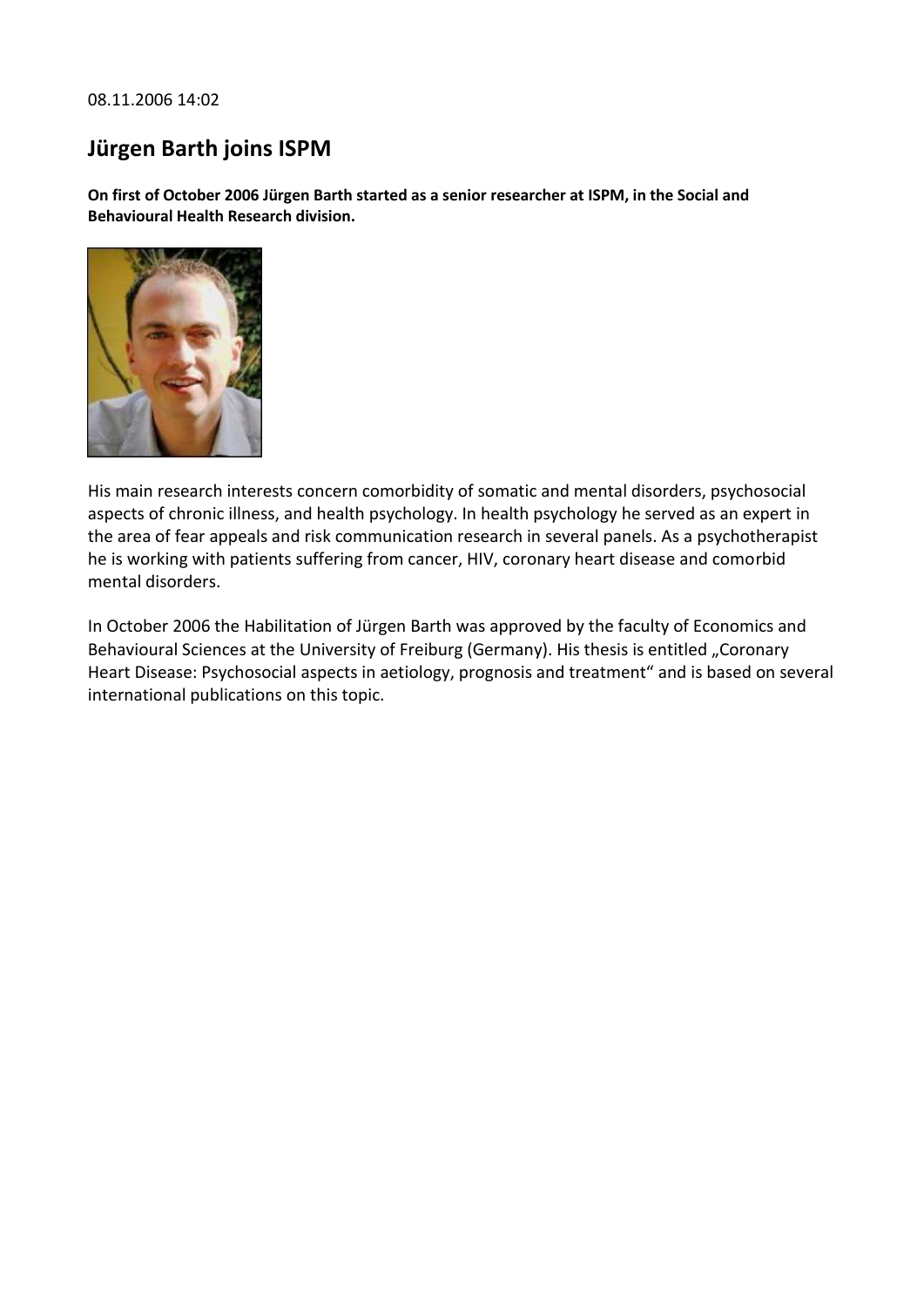# **ISPM winner of SWISS BRIDGE Award 2006**

**A research group led by ISPM's Matthias Egger is one of three winners of the SWISS BRIDGE AWARD 2006.**



His group received half of the 500,000 Swiss Francs awarded, for a research project on non-Hodgkin lymphoma and Hodgkin's disease in HIV-infected patients.

[SWISS BRIDGE](http://www.swissbridge.ch/) is a charitable foundation based in Switzerland, which supports cancer research in Switzerland and abroad.

18.10.2006 08:33

**Volz award for best PhD Thesis 2005-06**

**Nicole Bender, specialist registrar at the ISPM, won the Volz award 2006 for her MD-PhD Thesis.**

The Volz Award is given every two years for the best scientific work at the Zoological Institute, University of Bern.

Title of the thesis: **"The relationship between social status, behaviour, growth and steroids in male helpers and breeders of a cooperatively breeding cichlid".** 

The award ceremony and a 20 min. taik will take place at the 21. November 2006 (16.15 Uhr), Haller-Auditorium, Baltzerstrasse 1, Bern.

[More Infos about the Volz Award ...](http://www.zoology.unibe.ch/general/general/volzpreis_d.php)

# 13.10.2006 17:21

# **Award for best poster presentation**

Martin Scherer, a former visiting reseach fellow at ISPM, and his colleagues Stephan Reichenbach, Sven Trelle and Peter Jüni won the award for the best poster presentation at the 40th Meeting of the German Society for General Practice and Family Medicine (DEGAM) in Potsdam, Germany, for a meta-analysis on chondroitin for the treatment of osteoarthritis. The meta-analysis found no robust evidence to support the use of chondroitin in osteoarthritis.

## [Meeting's Website](http://www.degam.de/kongresse.html)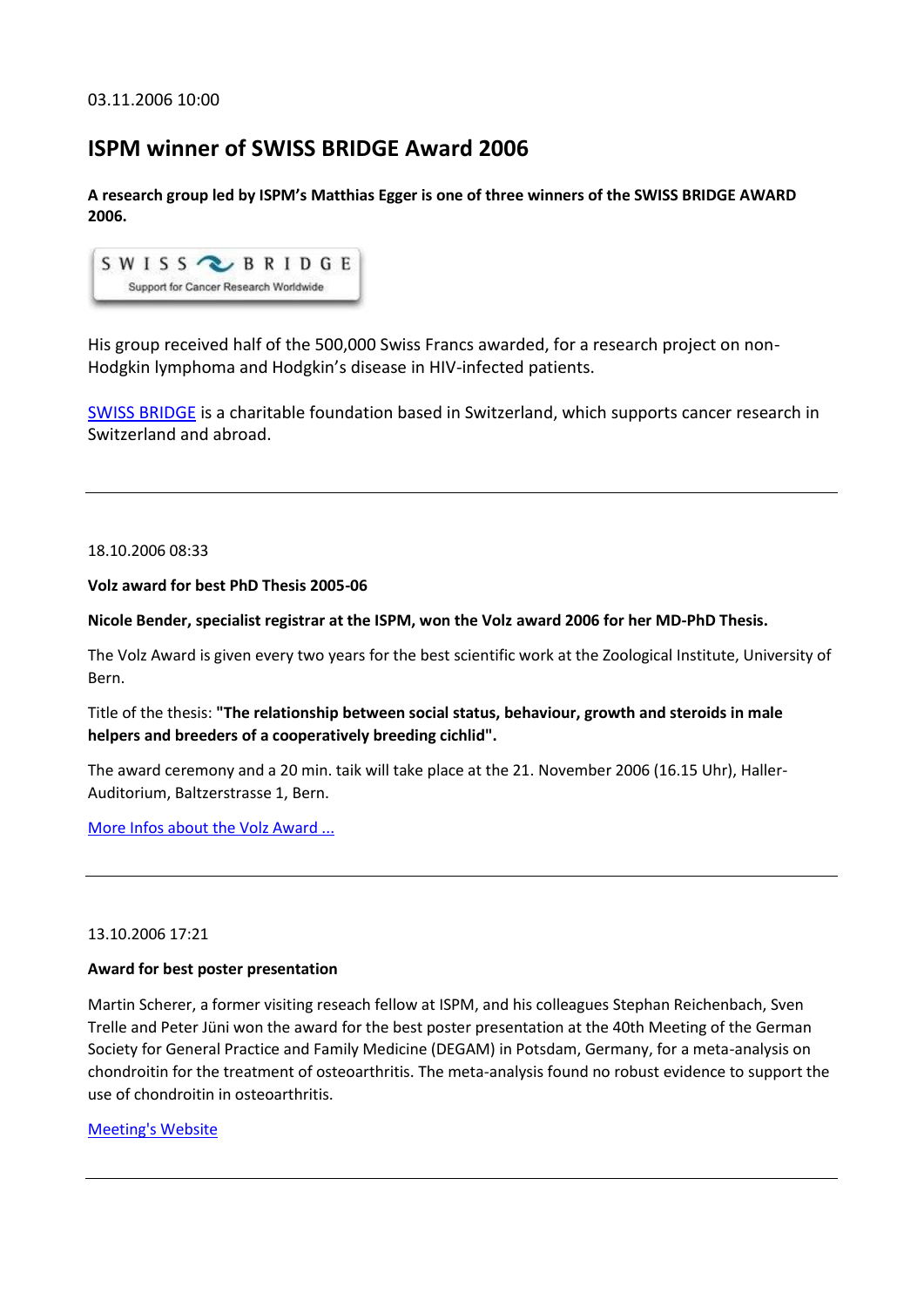## 05.10.2006 22:11

**ISPM to play important role in NIH-sponsored international health project**

**The International epidemiologic Databases to Evaluate AIDS (IeDEA) get started…**



This large-scale initiative will establish international regional centers for the collection and harmonization of data and the establishment of an international research consortium to address unique and evolving research questions in HIV/AIDS currently

unanswerable by single cohorts. ISPM Bern, in close collaboration with the University of Cape Town (Dr Andrew Boulle), will be leading the consortium in Southern Africa (see map below for participating centers). Other regions with IeDEA consortia include East Africa, Central Africa, Asia and Australia, South America and North America.

- [IeDEA brochure](http://staging.ispm.ch/fileadmin/user_upload/rb_ul/IeDEA_brochure.pdf)
- [IeDEA website](http://www.iedea-hiv.org/)
- [NIAID request for application](http://grants.nih.gov/grants/guide/rfa-files/RFA-AI-05-014.html)

## 21.09.2006 12:36

## **Sponsoring in mobile phone health studies**

## **A ISPM study reports influence of sponsors on mobile phone health studies ...**

Source of funding can have an effect on results of mobile phone health studies. In a paper accepted for publication in Environmental Health Perspectives (EHP), Anke Huss, Martin Röösli and co-workers found that: "Studies exclusively funded by industry reported the largest number of outcomes but were least likely to report a statistically significant result ... compared to studies funded by public agencies or charities."

Their analysis is based on 59 experimental studies published between 1995 and 2005. Huss and Röösli advise that "the interpretation of the results from existing and future studies of the health effects of radiofrequency radiation should take sponsorship into account."

EHP is an open access journal and the full text of the paper is available now in preprint form.

- [Press release \(in German\)](http://www.kommunikation.unibe.ch/lenya/kommunikation/live/medien/mitteilungen/news/2006/mobilfunk.html)
- [Paper \(free access\)](http://www.ehponline.org/docs/2006/9149/abstract.html)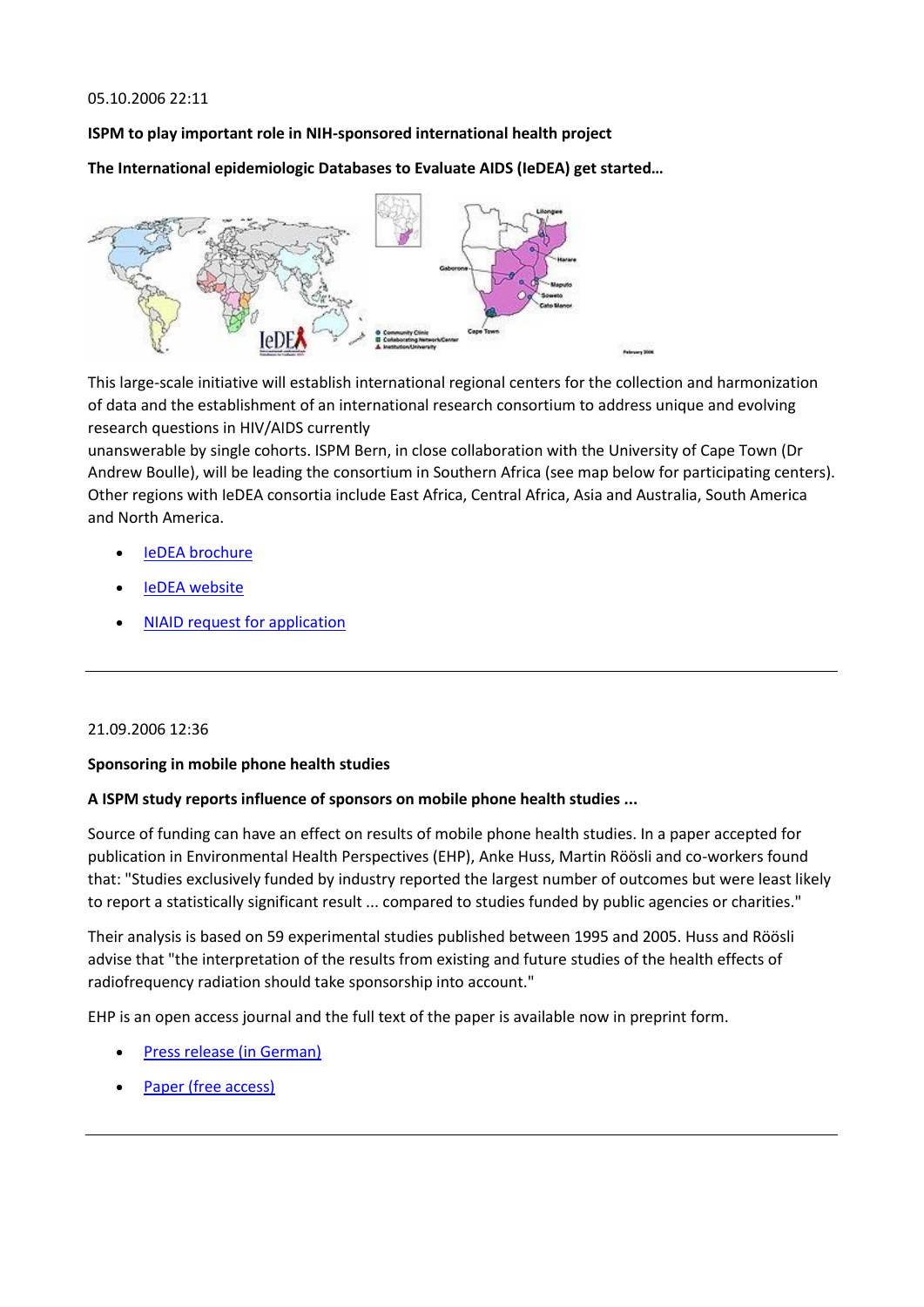#### 03.09.2006 21:58

## **Results from the Swiss Railway Cohort Study presented**

# **The results were presented at the annual meeting of the International Society for Environmental Epidemiology.**

The objective of the Swiss Railway Cohort Study was to investigate the relationship between extremely low frequency magnetic fields exposure and mortality from several neurodegenerative and carcinogen conditions in a cohort of Swiss railway employees.

We studied a cohort of 20'141 Swiss railway employees with 464'129 person-years of follow-up between 1972 and 2002.

We found some evidence for an association between magnetic field exposure and risk of Alzheimer's disease. However, compared to a previous study, we observed a lower leukaemia risk.

Additional Information

- [Press release BAG](http://www.bag.admin.ch/aktuell/00718/01220/index.html?lang=de&msg-id=7035)
- [Conference Homepage](http://www.paris2006.afsse.fr/)

## 31.08.2006 18:22

## **Thomas Abel in September at the University of Gothenburg**

# **Thomas Abel has been invited to present his new concept on cultural capital and health at the University of Gothenburg on September 14th 2006.**

The following day he will discuss the policy implications of this new Public Health approach with Swedish policy makers.

# 16.08.2006 13:24

## **Major chlamydia study set to publish**

# **The Chlamydia Screening Studies ( ClaSS ) project, has been highlighted as part of Sexual Health Week (7- 13 August 2006) in the UK.**

More than 4,500 individuals took part in the multi-centre series of studies, led by Dr Nicola Low and Prof. Matthias Egger. The prevalence of Chlamydia, the most effective procedures for notifying partners, the performance of different screening strategies and tests as well as the emotional, social and psychological effects of screening were examined. The ClaSS project was commissioned by the UK Health Technology Assessment programme. Chlamydia is the world's most commonly reported sexually transmitted infection. "We hope that the findings of these studies will help to inform the ongoing development of the National Chlamydia Screening Programme, which is in the process of establishing another 50 screening sites across the UK ," says Dr Low. "Our research has identified some interventions that could be evaluated in a randomised trial to help determine the effectiveness of opportunistic screening." See [here](http://www.hta.nhsweb.nhs.uk/news/newsitem06080701.htm) for the press release.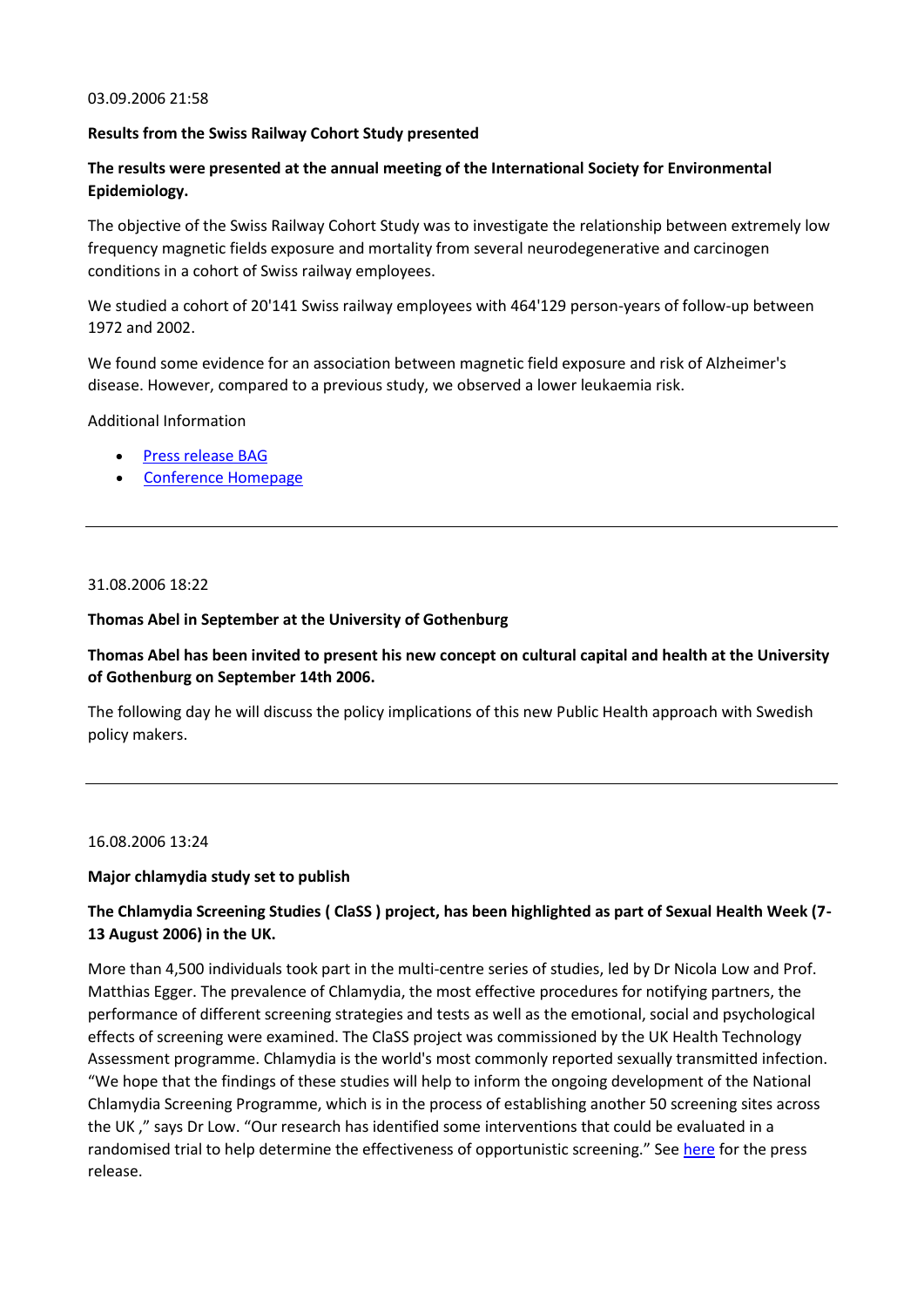#### 16.08.2006 11:25

## **ISPM wins European Centre for Disease Prevention and Control contract**

# **Dr. Nicola Low will lead a research team from Switzerland (Bern / Lausanne), Denmark, The Netherlands, Sweden and the UK to conduct a Europe wide review of chlamydia control programmes.**

For a previous summary of chlamydia screening activities in the European Union see [here.](http://www.eurosurveillance.org/ew/2004/041007.asp#5) The European Centre for Disease Prevention and Control is a new EU agency that has been created to help strengthen Europe's defences against infectious diseases, such as influenza, SARS and HIV/AIDS. For more information about ECDC se[e here.](http://www.ecdc.eu.int/)

#### 14.08.2006 13:57

## **ISPM staff members elected Fellows of the Faculty of Public Health**

# **Leonie Prasad, Nicola Low and Matthias Egger have been elected Fellows of the Faculty of Public Health (FPH) ...**

The FPH is the standard setting body for specialists in public health in the UK. The Faculty works to improve the public's health through education and the setting of standards, advocacy and contribution to policy. The FPH is a Faculty of the Royal Colleges of Physicians of the United Kingdom and has a membership of 3000. The Faculty is a registered charity. See [here](http://www.fphm.org.uk/) for further details about the FPH.

## 02.08.2006 22:53

## **HIV/AIDS treatment remains successful 10 years on but rise in tuberculosis is cause for concern**

# **A decade after the introduction of highly active antiretroviral therapy (HAART) in Europe and North America, the risk of AIDS and death remains low for those starting treatment ...**

However, there has been a rise in tuberculosis among patients starting HAART in recent years. These are the results of the latest analysis from the ART Cohort Collaboration, a large collaborative study of HIVinfected patients treated in Europe and North America. Matthias Egger of ISPM is one of the principle investigators. The results are published in the Lancet on August 5. See [here](http://www.thelancet.com/) for the full report of the study.

#### 13.07.2006 22:37

**The scandalous failure of scientists ...**

**The talk Sir Iain Chalmers gave on "The scandalous failure of scientists to cumulate scientifically" on June 30 in Berne is available for download**

[here](http://staging.ispm.ch/fileadmin/doc_download/chalmers_bern_june_2006.pdf) (PDF, 9 MB).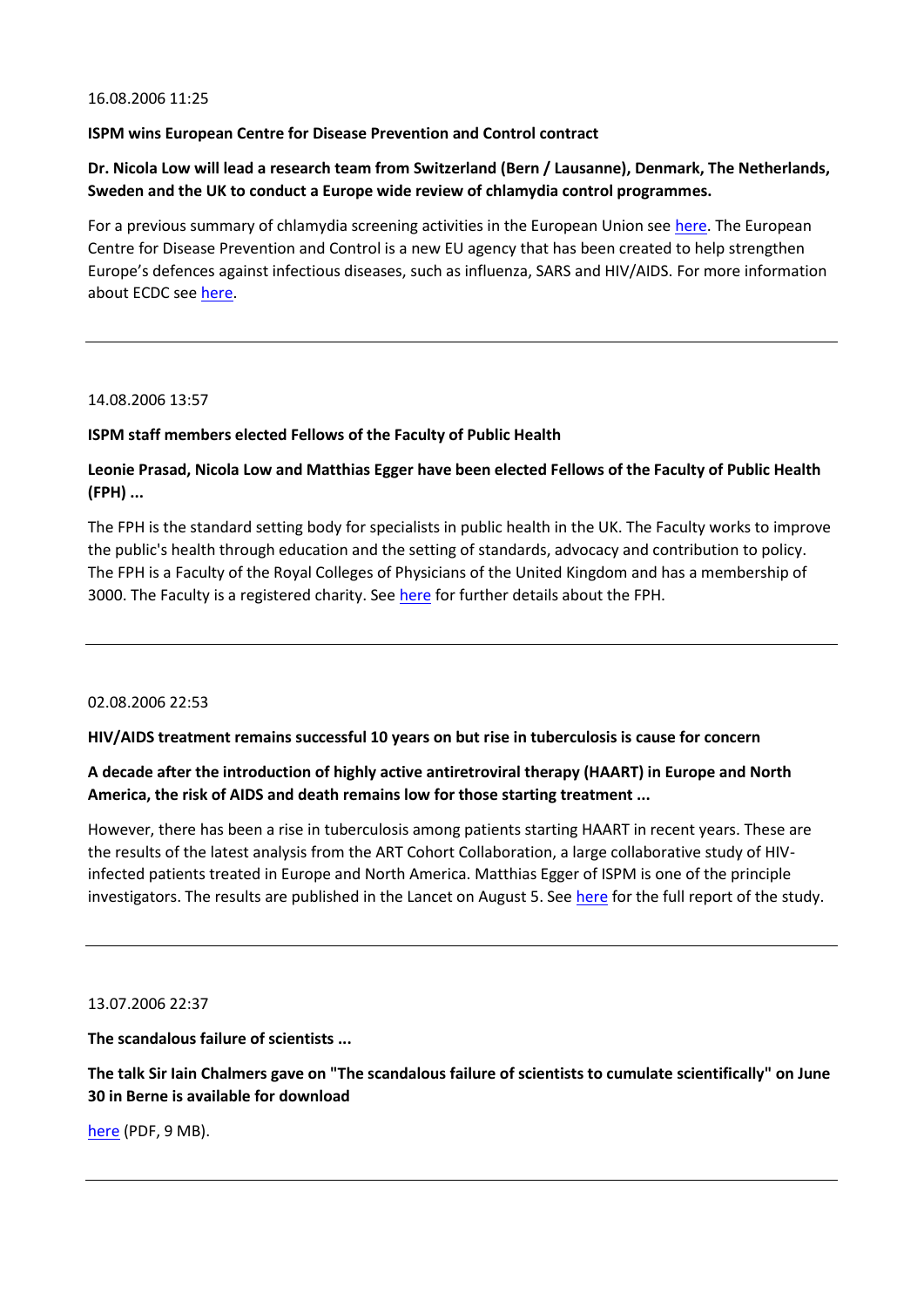# **Das Seminarprogramm 2006/2007 ist online verfügbar.**

Auch dieses Jahr konnten wir ein sehr interessantes Programm zusammenstellen - die Vorträge sind öffentlich und beginnen üblicherweise um 16:00 Uhr am ISPM (Finkenhubelweg 11 - Seminarraum 606 im 1. Stock).

Das detaillierte Programm sowie die PDF-Datei zum Downloaden finden Si[e hier.](http://www.ispm.ch/index.php?id=teaching)

08.06.2006 10:33

## **830 influenza-attributable deaths per year in Switzerland**

## **A study estimated 24 800 influenza-attributable deaths in the years 1969 to 1999 in Switzerland ...**

Researchers from the Department of Social and Preventive Medicine of the University of Berne together with scientists from the Swiss Federal Office of Public Health published in [Swiss Medical Weekly](http://www.smw.ch/) (www.smw.ch) a study estimating the influenza-attributable mortality in Switzerland over the 30 year period 1969-1999. They estimated that 24 800 (95% confidence interval:21 000 to 28 600) persons died in the 30 years analysed, about 2 times the official count of influenza deaths. In the 1990es the yearly number of influenza-attributable deaths stabilized at about 600 to 700. The authors concluded that only counting official influenza deaths underestimated influenza-attributable mortality in Switzerland by a factor of two to three, and that elderly remain the primary target group for influenza vaccination.

[Link](http://www.smw.ch/dfe/set_current.html) to the paper (Original articles: Brinkhof MWG, Spoerri A, Birrer A, Hagman R, Koch D, Zwahlen M. Influenza-attribuable mortality among the elderly in Switzerland).

07.06.2006 09:39

## **UMTS study published**

# **A Swiss study consortium reports no detrimental effects of UMTS base station-like exposure on well being and cognitive function.**

The researchers from the Institute for Pharmacology and Toxicology (University of Zurich), IT`IS Foundation (ETH Zürich) and the Department of Social and Preventive Medicine (University of Bern) could not confirm the results of a Dutch study that showed an impairment of well being due to radio frequency radiation in 2003. The Swiss study on the effects of UMTS exposure is published today in the scientific journal «Environmental Health Perspectives».

Links:

- [Press release](http://www.kommunikation.unibe.ch/lenya/kommunikation/live/medien/mitteilungen/news/2006/umts.html) (in German)
- [Press release](http://www.mediadesk.unizh.ch/mitteilung.php?text_id=109&grp=aktuell) (in English) und study summaries (German and English)
- [Paper](http://www.ehponline.org/docs/2006/8934/abstract.html) (open access)
- [Uniaktuell](http://www.uniaktuell.unibe.ch/lenya/uniaktuell/live/magazin/gesundheit/2006/umts.html)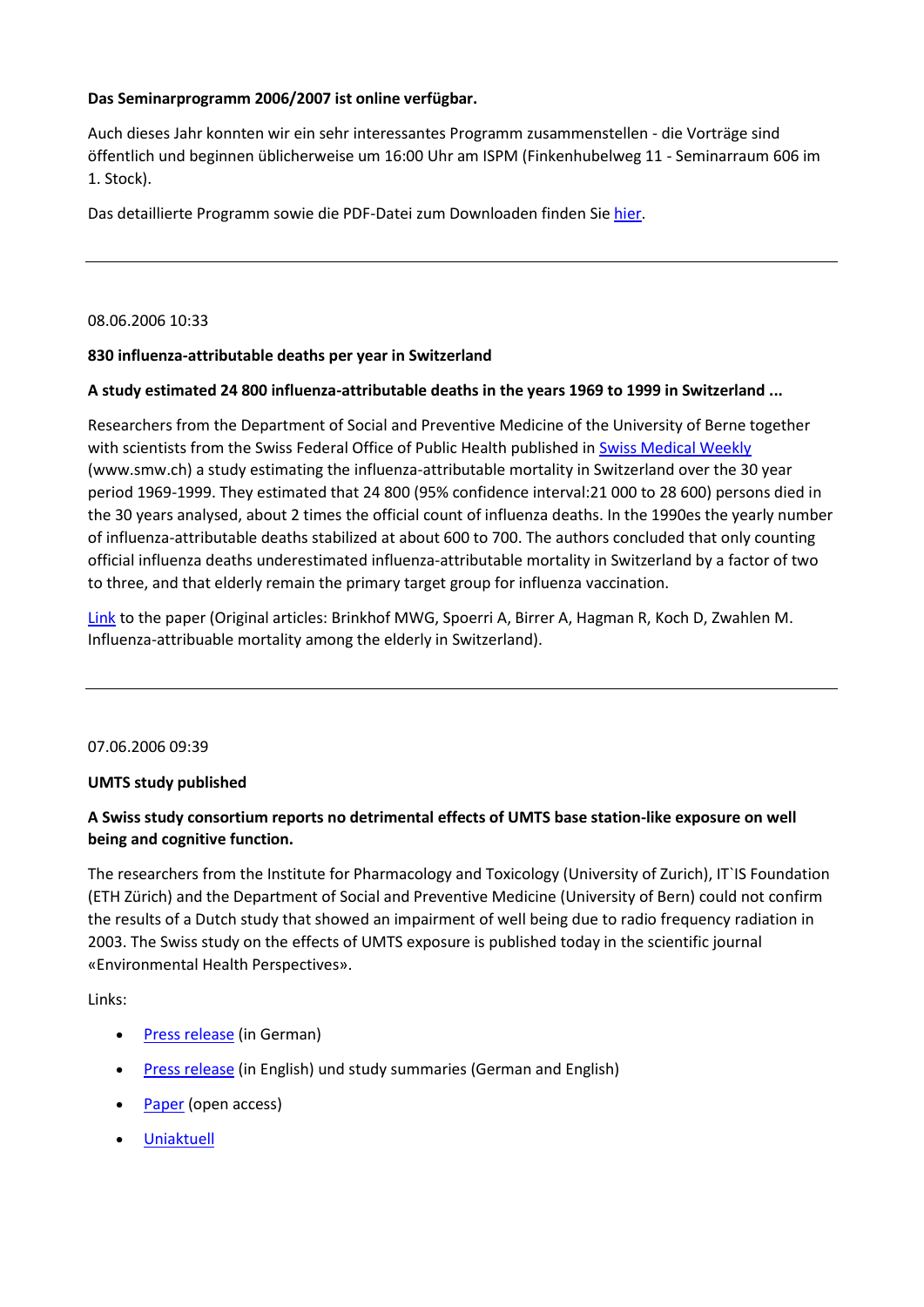#### 01.06.2006 08:44

#### **Swiss Academy of Medical Sciences: New member**

## **Matthias Egger elected to become a member of the Swiss Academy of Medical Sciences ...**

On May 23 the Senate of the Swiss Academy of Medical Sciences elected **Matthias Egger**, the director of ISPM, to become a member of the Academy. The mission of the Academy is to clarify ethical questions, reflect on the future of medicine, and promote the coming generation of scientists in academic medicine, especially in clinical research [\(see http://www.samw.ch\)](http://www.samw.ch/)

#### 01.06.2006 08:36

## **A Hero of the AIDS movement**

# **Paula Braitstein was honoured as a "Hero of the AIDS movement" on May 7th by the British Columbia Persons with AIDS (BCPWA) Society**

**Paula Braitstein**, Canadian epidemiologist at ISPM, was honoured as a 'hero of the AIDS movement' on May 7th by the British Columbia Persons with AIDS (BCPWA) Society in the category of 'Service Delivery' for her role as an HIV treatment educator and advocate. Specifically, Paula developed the Treatment Information Program into a nationally and internationally trusted source of treatment information for people living with HIV/AIDS.

## 05.04.2006 10:10

## **Educational inequalities in life expectancy**

**Swiss men at age 30 with university education live on average more than 7 years longer than their counterparts with only compulsory eduaction. The difference at age 65 is still 3.5 years. In women this gap is not so pronounced. In Switzerland educational gradients in life expectancy are substantial, particularly among young and middle aged men. This study might contribute to the current discussion about flexible retirement age.**

Swiss Medical Weekly: Educational inequalities

Spoerri A, Zwahlen M, Egger M, Gutzwiller F, Minder C, Bopp M. Educational inequalities in life expectancy in German speaking part of Switzerland 1990 - 1997: Swiss National Cohort. Swiss Medical Weekly 2006; 136:145-148.

# **Educational inequalities in life expectancy in German speaking part of Switzerland 1990 - 1997: Swiss National Cohort**

Switzerland belongs to the group of nations with the highest life expectancy, but it is unclear to what extent life expectancy varies across socio-economic groups. We used data from a large longitudinal study to quantify differentials in life expectancy across educational groups for men and women of different ages. The Swiss National Cohort linked the records from the December 4, 1990 census with death certificate data up to 1997, using a probabilistic record linkage method. Life expectancy was calculated for four educational categories ('compulsory schooling or less', 'vocational training', 'upper secondary education', 'university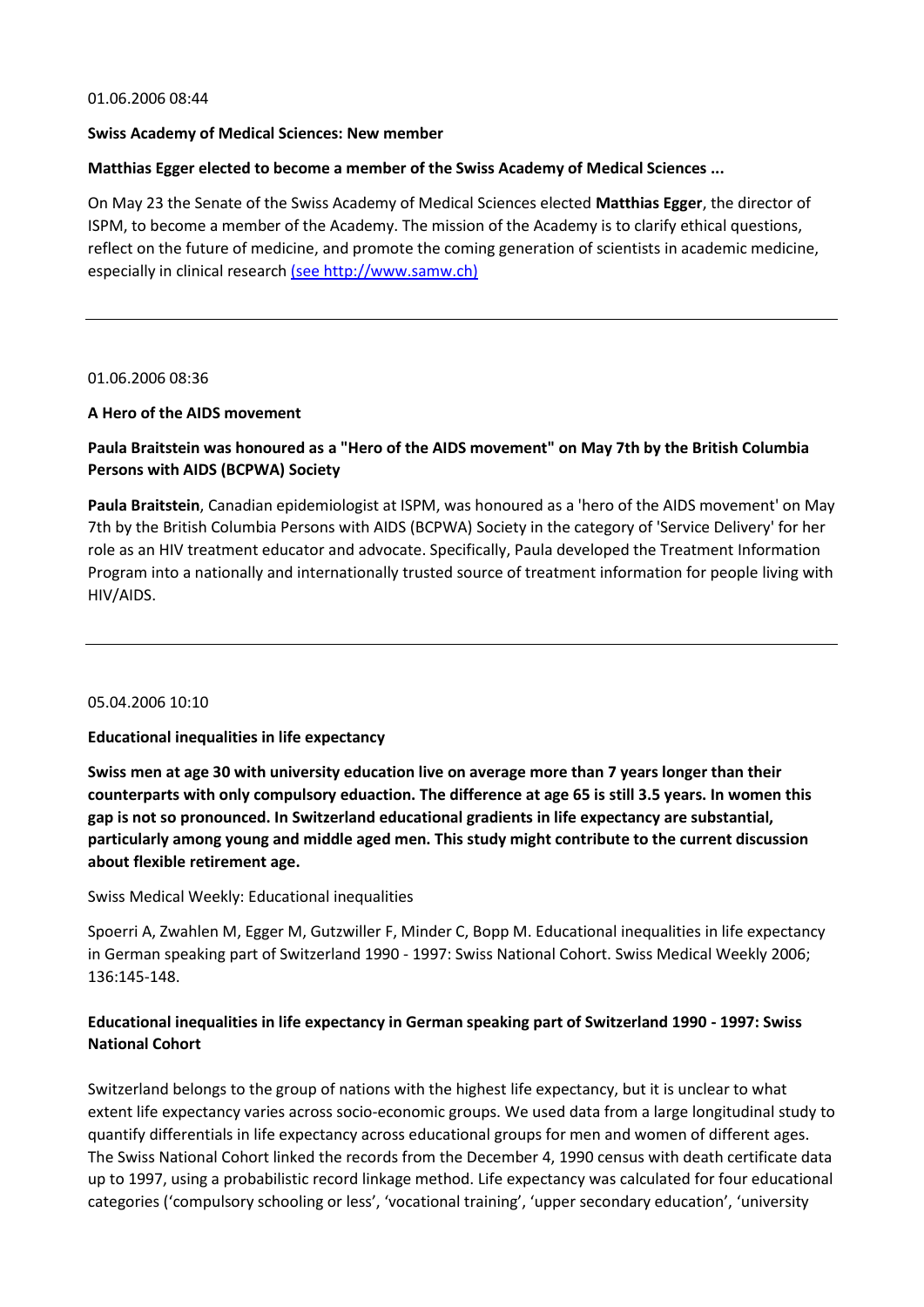education') by constructing abridged life tables for men and women aged 30 years or older. At ages 30, 50, 65 and 80 men with university education lived 7.1, 5.4, 3.5 and 1.6 years longer than their counterparts with compulsory education or less. In women the corresponding differences were 3.6, 3.1, 2.7 and 2.2 years.

In Switzerland educational gradients in life expectancy are substantial, particularly among young and middle aged men. Social policies and public health strategies should address this situation.

Below the PDF-File of this article:

Angehängte Dokumente

 [Educational inequalities in life expectancy in German speaking part of Switzerland 1990 -](http://staging.ispm.ch/fileadmin/doc_download/1504.Educational_inequalities_spoerri06.pdf) 1997 (PDF 152 KB)

.03.2006 10:08

**Free access key to success of AIDS treatment in developing countries**

**Mortality of HIV-1-infected patients during the first year of potent antiretroviral therapy: Comparative analysis of databases from low and high-income countries" by The Antiretroviral Therapy in Lower Income Countries (ART-LINC) Collaboration and ART Cohort Collaboration Study Groups**

The Lancet, March 10, 2006

This landmark publication, led by investigators at the ISPM in Bern, shows that in spite of increased mortality rates particularly in the first months of treatment, Highly Active Antiretroviral Treatment (HAART) works in resource-constrained settings.

In spite of starting treatment in more advanced stages of disease, tuberculosis, lack of healthcare infrastructure, and the myriad of obstacles facing HIV-infected patients and their health care providers in Africa, Asia, and Latin America, within six months HAART reduces the probability of mortality to levels comparable to those found among HIV-positive patients starting HAART in Western Europe and North America.

Perhaps most importantly, the findings indicate the free provision of HAART is strongly associated with survival.

The authors conclude: "Antiretroviral therapy is feasible and effective in low income settings, but, compared with industrialized countries, mortality is high in the first months. Eligibility for antiretroviral treatment and the need for treatment of tuberculosis should be determined earlier, and HAART should be started before serious comorbidities develop.

More information: Dr. Paula Braitstein [\(pbraitstein@ispm.unibe.ch\)](mailto:pbraitstein@ispm.unibe.ch) or by telephone at +41 (0) 31 631 3555.